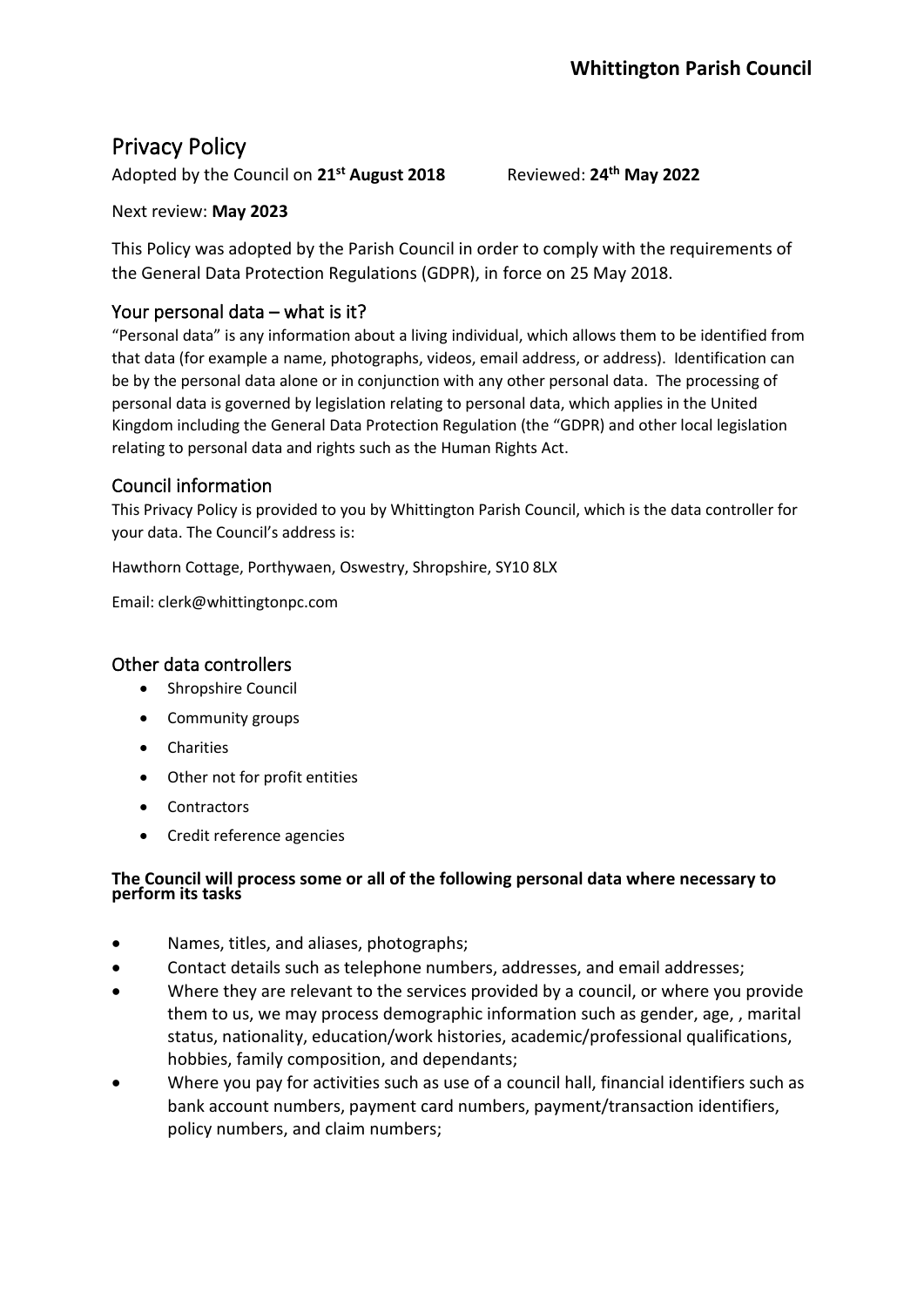• The data we process may include sensitive personal data or other special categories of data such as racial or ethnic origin, mental and physical health, details of injuries, medication/treatment received, political beliefs, trade union affiliation.

#### **The council will comply with data protection law. This says that the personal data we hold about you must be:**

- Used lawfully, fairly and in a transparent way.
- Collected only for valid purposes that we have clearly explained to you and not used in any way that is incompatible with those purposes.
- Relevant to the purposes we have told you about and limited only to those purposes.
- Accurate and kept up to date.
- Kept only as long as necessary for the purposes we have told you about.
- Kept and destroyed securely including ensuring that appropriate technical and security measures are in place to protect your personal data to protect personal data from loss, misuse, unauthorised access and disclosure.

#### **We use your personal data for some or all of the following purposes:**

- To deliver public services including to understand your needs to provide the services that you request and to understand what we can do for you and inform you of other relevant services;
- To confirm your identity to provide some services;
- To contact you by post, email, telephone or using social media (e.g., Facebook, Twitter, WhatsApp);
- To help us to build up a picture of how we are performing;
- To prevent and detect fraud and corruption in the use of public funds and where necessary for the law enforcement functions;
- To enable us to meet all legal and statutory obligations and powers including any delegated functions;
- To carry out comprehensive safeguarding procedures (including due diligence and complaints handling) in accordance with best safeguarding practice from time to time with the aim of ensuring that all children and adults-at-risk are provided with safe environments and generally as necessary to protect individuals from harm or injury;
- To promote the interests of the council;
- To maintain our own accounts and records;
- To seek your views, opinions or comments;
- To notify you of changes to our facilities, services, events and staff, councillors and role holders;
- To send you communications which you have requested and that may be of interest to you. These may include information about campaigns, appeals, other new projects or initiatives;
- To process relevant financial transactions including grants and payments for goods and services supplied to the council
- To allow the statistical analysis of data so we can plan the provision of services.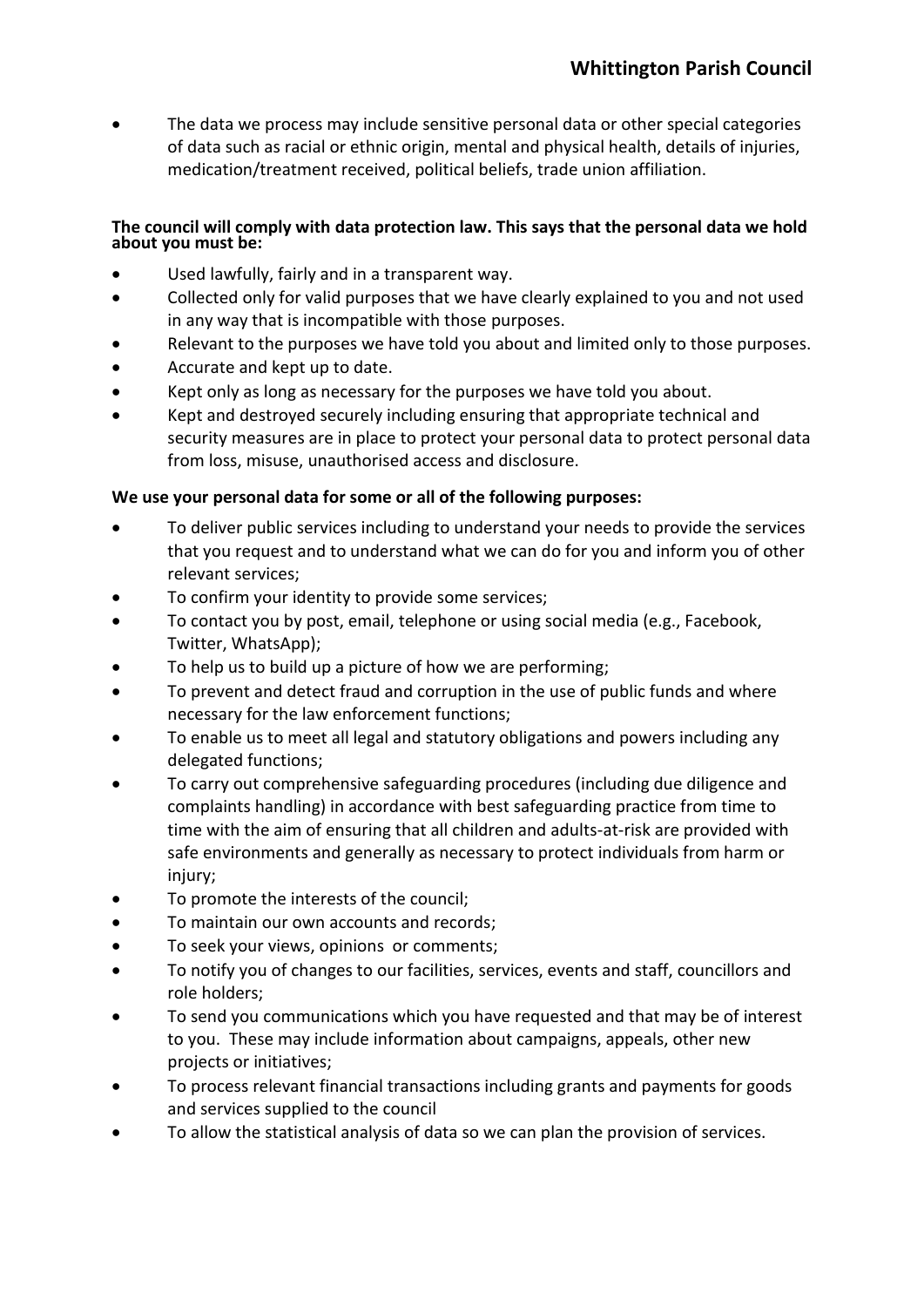Our processing may also include the use of CCTV systems for the prevention and prosecution of crime.

## What is the legal basis for processing your personal data?

The council is a public authority and has certain powers and duties. Most of your personal data is processed for compliance with a legal obligation which includes the discharge of the council's statutory functions and powers. Sometime when exercising these powers or duties it is necessary to process personal data of residents or people using the council's services. We will always take into account your interests and rights. This Privacy Policy sets out your rights and the council's obligations to you in detail.

We may also process personal data if it is necessary for the performance of a contract with you, or to take steps to enter into a contract. An example of this would be processing your data in connection with the use of sports facilities, or the acceptance of an allotment garden tenancy.

Sometimes the use of your personal data requires your consent. We will first obtain your consent to that use.

### Sharing your personal data

The council will implement appropriate security measures to protect your personal data. This section of the Privacy Policy provides information about the third parties with whom the council will share your personal data. These third parties also have an obligation to put in place appropriate security measures and will be responsible to you directly for the manner in which they process and protect your personal data. It is likely that we will need to share your data with some or all of the following (but only where necessary):

- Our agents, suppliers and contractors. For example, we may ask a commercial provider to publish or distribute newsletters on our behalf, or to maintain our database software;
- On occasion, other local authorities or not for profit bodies with which we are carrying out joint ventures e.g. in relation to facilities or events for the community.

#### How long do we keep your personal data?

We will keep some records permanently if we are legally required to do so. We may keep some other records for an extended period of time. For example, it is current best practice to keep financial records for a minimum period of 8 years to support HMRC audits or provide tax information. We may have legal obligations to retain some data in connection with our statutory obligations as a public authority. The council is permitted to retain data in order to defend or pursue claims. In some cases the law imposes a time limit for such claims (for example 3 years for personal injury claims or 6 years for contract claims). We will retain some personal data for this purpose as long as we believe it is necessary to be able to defend or pursue a claim. In general, we will endeavour to keep data only for as long as we need it. This means that we will delete it when it is no longer needed.

# Your rights and your personal data

You have the following rights with respect to your personal data: